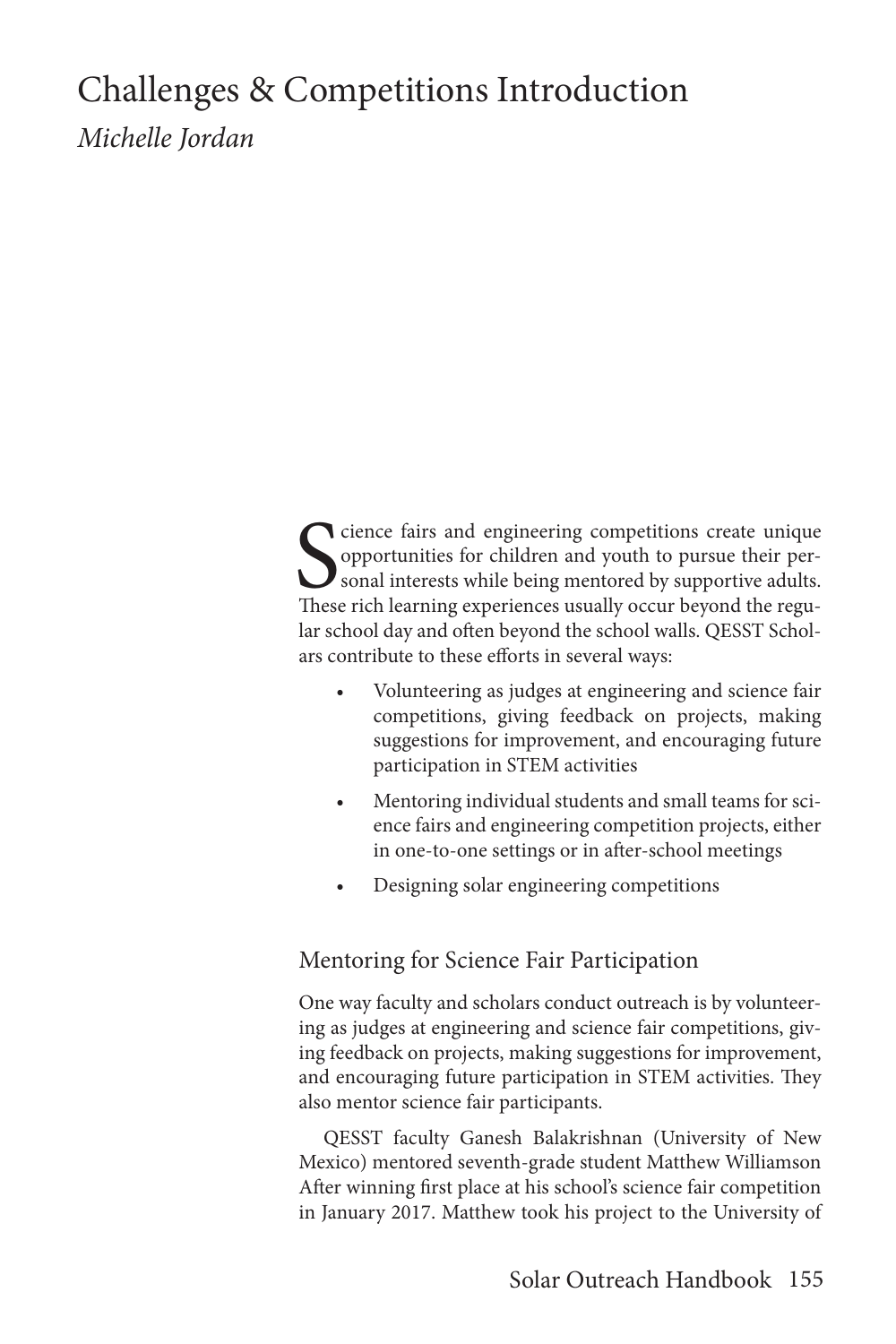

New Mexico Regional Science fair competition in March 2017 where he won first prize in the Junior Division in the category of Physics- Specialty Award - with a cash prize of \$75, a metal and a certificate.

Matthew's project was entitled, Can the SEEBECK EFFECT accurately measure different liquid temperatures using a thermocouple thermometer? In Matthew's own words,

*"Most people do not refer to numbers very well, but they do know their comfort zone. That is why the purpose of this project is to help people understand temperatures better. The hypothesis of this study assumes that the principles of the SEEBECK EFFECT can accurately measure different liquid temperatures by using a thermocouple thermometer. Therefore, it has been predicted that heat can be converted to electricity as it is conducted through* 

*different containers and designs (i.e., metal, plastic, and vacuum). When the different temperatures connect, it forms an electrical current. The thermocouple thermometer can accurately measure this current as both heat and electricity. This is a unique ability and feature. The hypothesis of this study was developed through extensive research. Thermocouple thermometers have prompted the use of infrared thermometers with a thermocouple to measure skin temperatures, so why not assume a thermocouple thermometer can measure liquid temperatures through a container. The controls that were tested during this project utilized different liquid temperatures and the thermocouple thermometer. Various liquids (i.e., water, coffee, and milk) were heated in the different containers up to 54.4 ° Celsius. Control of the thermocouple settings and wire were monitored regularly. Interest in this project was sparked after reading a book that teaches how to build a thermoelectric generator to charge your cell phone. That study was far too hard for a seventh grader that has no experience with electrical engineering to study. However, this project is great start to future studies involving electrical engineering."* 

Matthew also wrote,

*"I would really like to Thank my Science Fair Mentor, Ganesh Balakrishnan, with the University of New Mexico's Center for High Technology Materials. He explained things to me so I could understand them and he provided me with a thermocouple thermometer so I could do my experiment. He was so awesome!"*